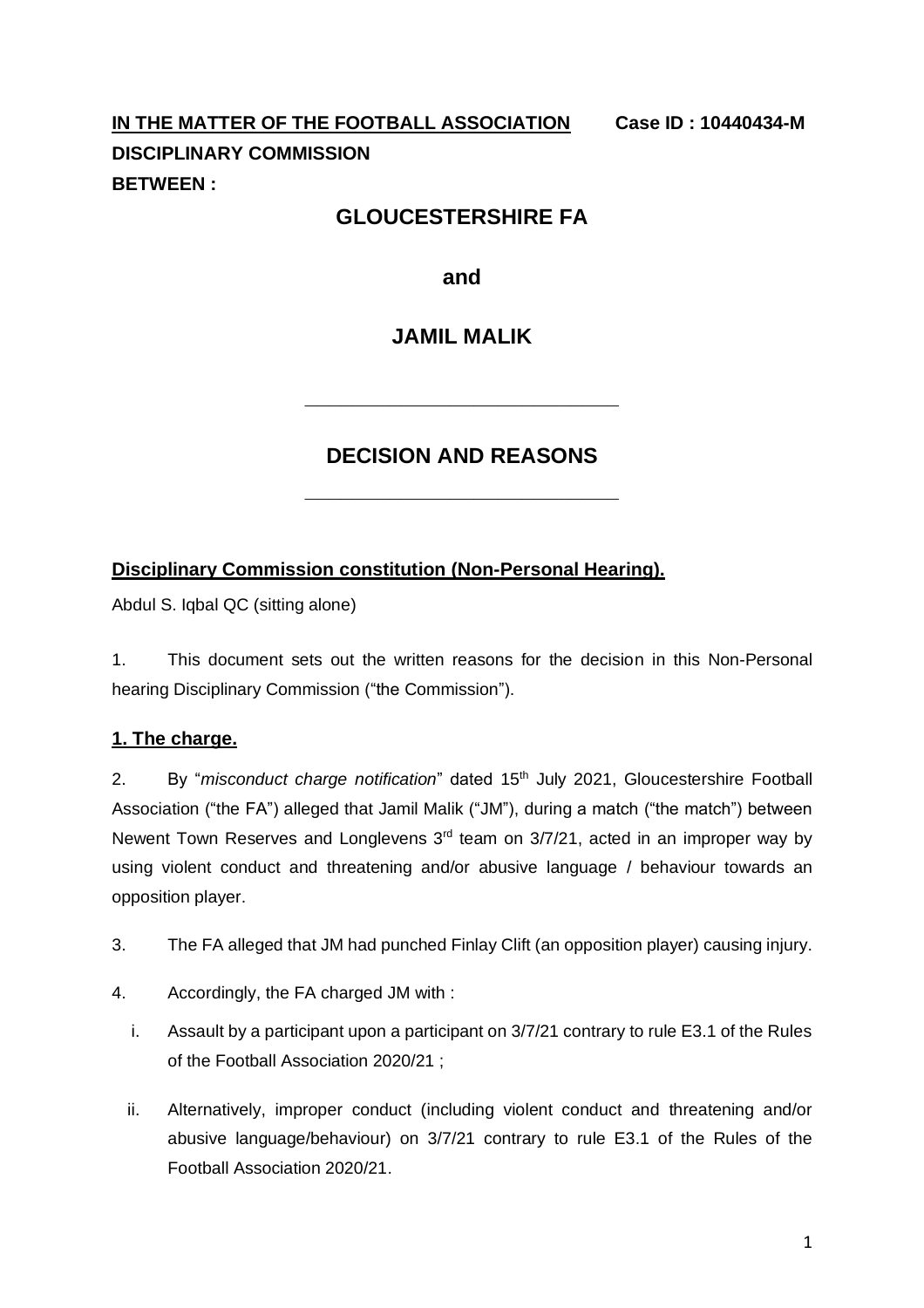5. It appears from correspondence that JM cannot now be contacted by his club Newent Town FC. However, Newent Town FC have admitted the charge on JM's behalf and in JM's absence in correspondence with the FA dated 17<sup>th</sup> July 2021.

# **(2) The facts.**

# *Evidence adduced by the FA.*

6. The FA adduced evidence from the following witnesses.

# (i) Richard Meredith

7. The Commission had a brief written statement from Richard Meredith dated  $4<sup>th</sup>$  July 2021.

- 8. The evidence of the witness can be summarised as follows :
	- i. The witness was the referee in the match ;
	- ii. During the match, JM and Finn Clift (a Longlevens player) were "*head to head*" and then JM threw a "*ferocious punch*" to the left eye of Finn Clift ;
	- iii. The punch caused a sickening sound and it was plain that Finn Clift was injured;
	- iv. This was a deliberate act of violence on the part of JM.

#### (ii) M Davies

- 9. The Commission had a brief written statement from M Davies dated  $12<sup>th</sup>$  July 2021.
- 10. The evidence of the witness can be summarised as follows :
	- i. The witness was a spectator ;
	- ii. Two opposing players were on the halfway line when a few words were exchanged between them ;
	- iii. As the Longlevens player went to walk away, the Newent player (JM) swung a punch at the other player and struck him in the side of the face leaving him very dazed ;
- iv. The witness took the injured player to hospital where it was confirmed that he had a fracture to his cheek and jaw that later required surgical intervention to repair the fractures.

#### (iii) Chris Little

11. The Commission had a brief written statement from Chris Little dated 11<sup>th</sup> July 2021.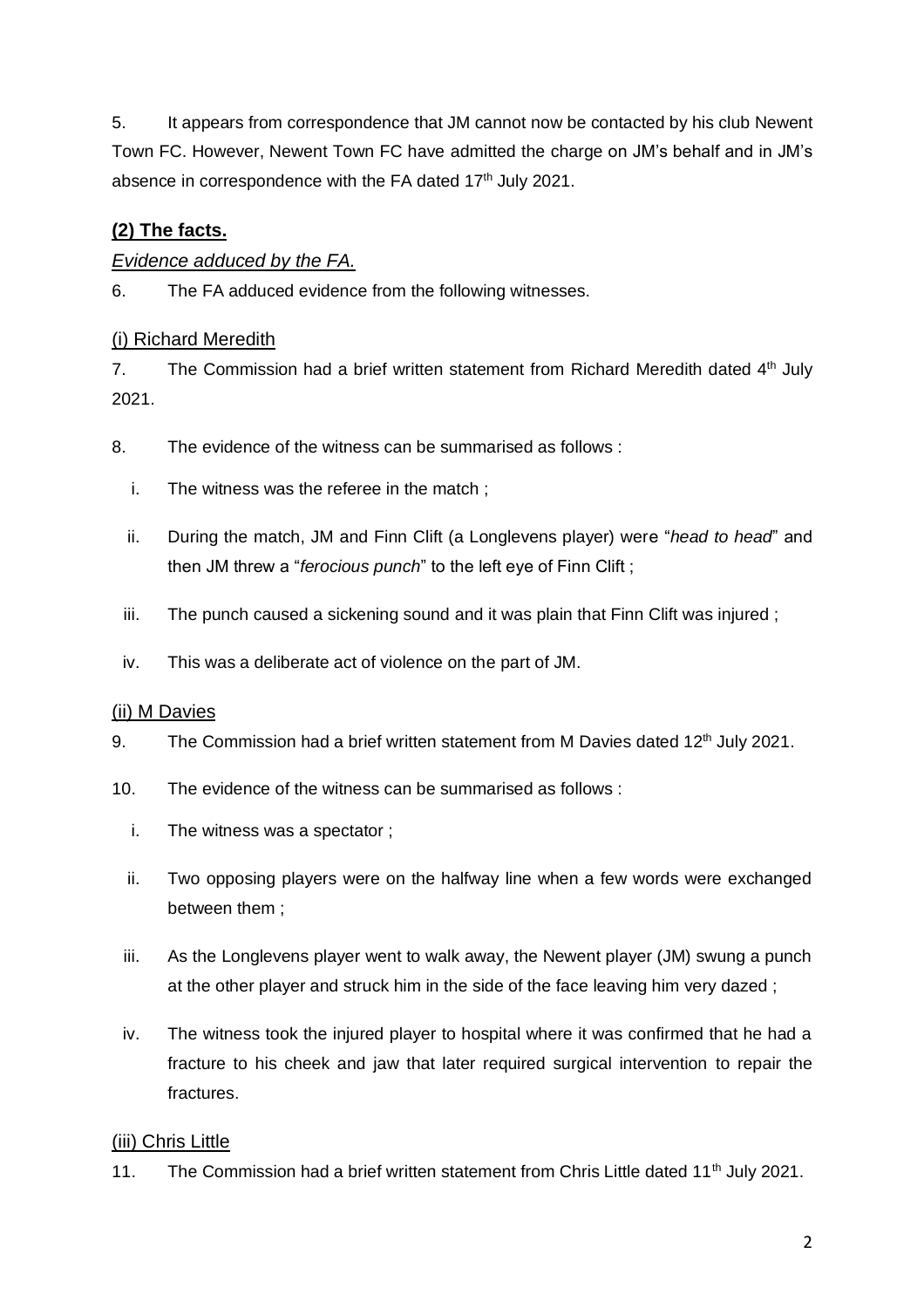- 12. The evidence of the witness can be summarised as follows :
	- i. The witness was a spectator and is the Longlevens Development Manager ;
	- ii. At one point in the match, Finn and Jamil went to face to face with each other after a foul had been awarded ;
	- iii. Finn took a step back from Jamil who then punched Finn directly in the side of the face / eye ;
- iv. Finn was taken to hospital and investigations revealed that he had sustained a fractured eye socket and jaw ;
- v. These injuries required surgery and the extent of the damage and long-term implications is not yet clear<sup>1</sup>.

#### *Evidence adduced by JM / Newent Town FC.*

#### (i) Phil Clarke

- 13. The Commission had a written statement from Phil Clarke, undated.
- 14. The evidence of the witness can be summarised as follows :
	- i. The witness was a spectator and is the Secretary of Newent Town FC ;
	- ii. Minutes from the end of the game, Jamil received the ball from a throw in and Finley went straight through the back of him ;
	- iii. The referee blew for a foul ;
	- iv. As Jamil got back to his feet, Finley went head-to-head with him and said "*yeah what are you gonna do?*". Another Longlevens player shouted "*he ain't going to do nothing*!";
	- v. This provocation pushed Jamil over the edge and he swung a right hook at Finley ;
- vi. Jamil was sent off by the referee ;
- vii. Finley was dazed and it soon became clear that he was injured ;
- viii. Jamil apologised to some others around him and said "*I am so sorry, I just lost it for a*

<sup>1</sup> The fact there has been maxillo-facial surgery after hospital admission on 3/7/21 is confirmed by a letter from Gloucestershire Royal Hospital entitled "*Immediate GP discharge summary*" dated 7/7/21.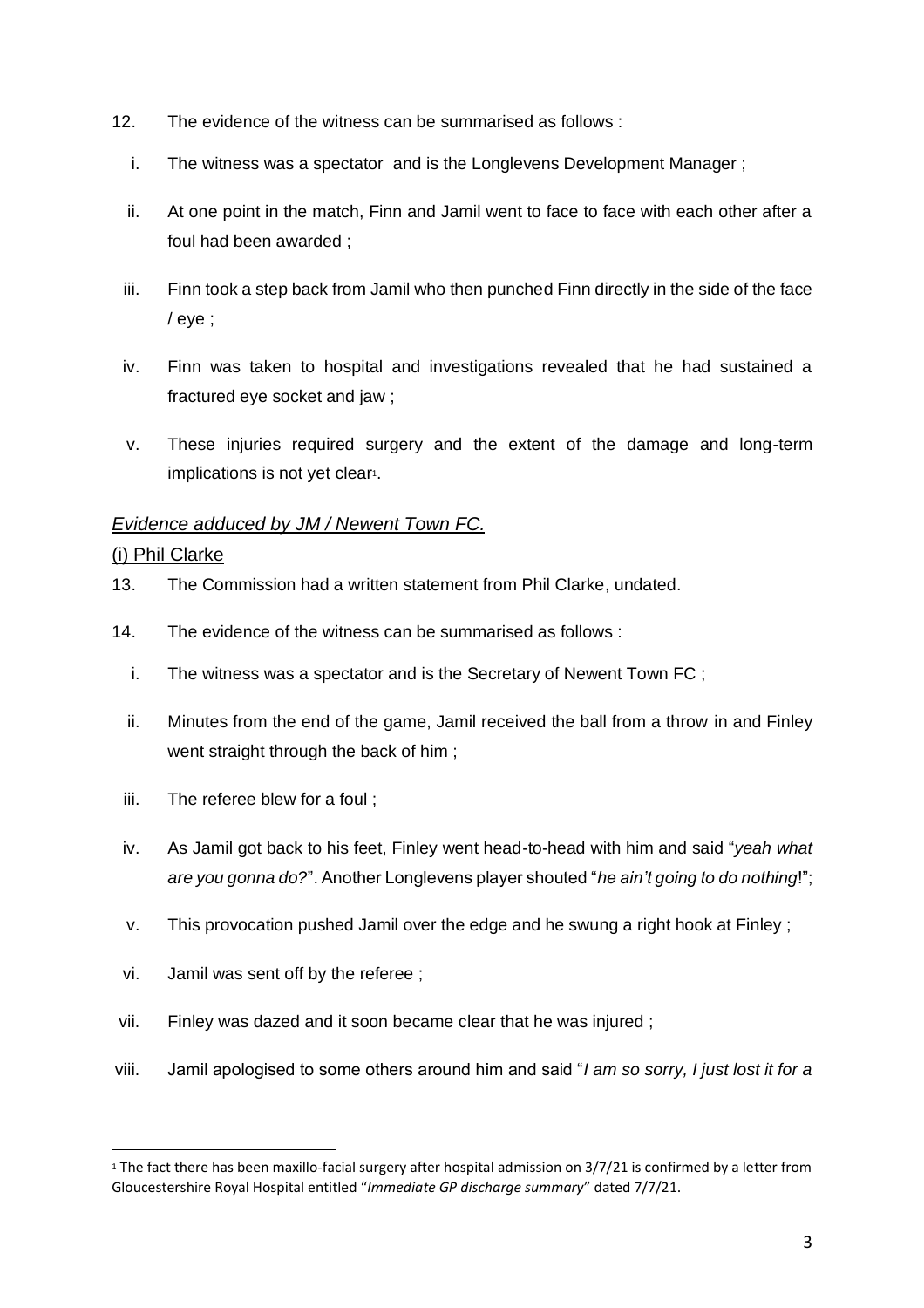*second*" ;

- ix. Jamil wanted to apologise to Finley but Finley's father would not let him ;
- x. Jamil was given an opportunity in that match for the first time by Newent FC and the club is unable now to locate him or contact him ;
- xi. Newent FC wants nothing more to do with JM ;
- xii. The police were informed and later a policeman arrived ;
- xiii. Newent Town FC have sent best wishes to Finley and apologised for the behaviour of Jamil.

#### **(3) The Commission's factual findings.**

15. The burden of proof is borne by the FA to prove the allegation upon the balance of probability.

16. The Commission noted that the allegation of assault by a participant on a participant is a serious assertion and cogent evidence is required upon the balance of probability to establish that allegation.

17 In open correspondence, Newent Town FC have accepted the charge brought by the FA. This is in circumstances where JM cannot now be located and where JM has failed to respond to attempts to locate him.

18. Nonetheless, having considered all of the evidence before the Commission, the Commission concludes that the allegation is proved by overwhelming evidence from both teams that JM assaulted a fellow participant, namely Finlay Clift, by punching him to the face.

19. The Commission concludes on the balance of probability that :

- i. There was a foul upon Jamal Wilks and there was some verbal abuse between JM and Finlay Clift as a result ;
- ii. JM lost his temper and assaulted Finlay Clift by punching him once to the face area ;
- iii. That punch caused a fracture of the cheekbone and jaw that required surgical intervention ;
- iv. Finlay Clift is recovering from the injury but the prognosis is uncertain ;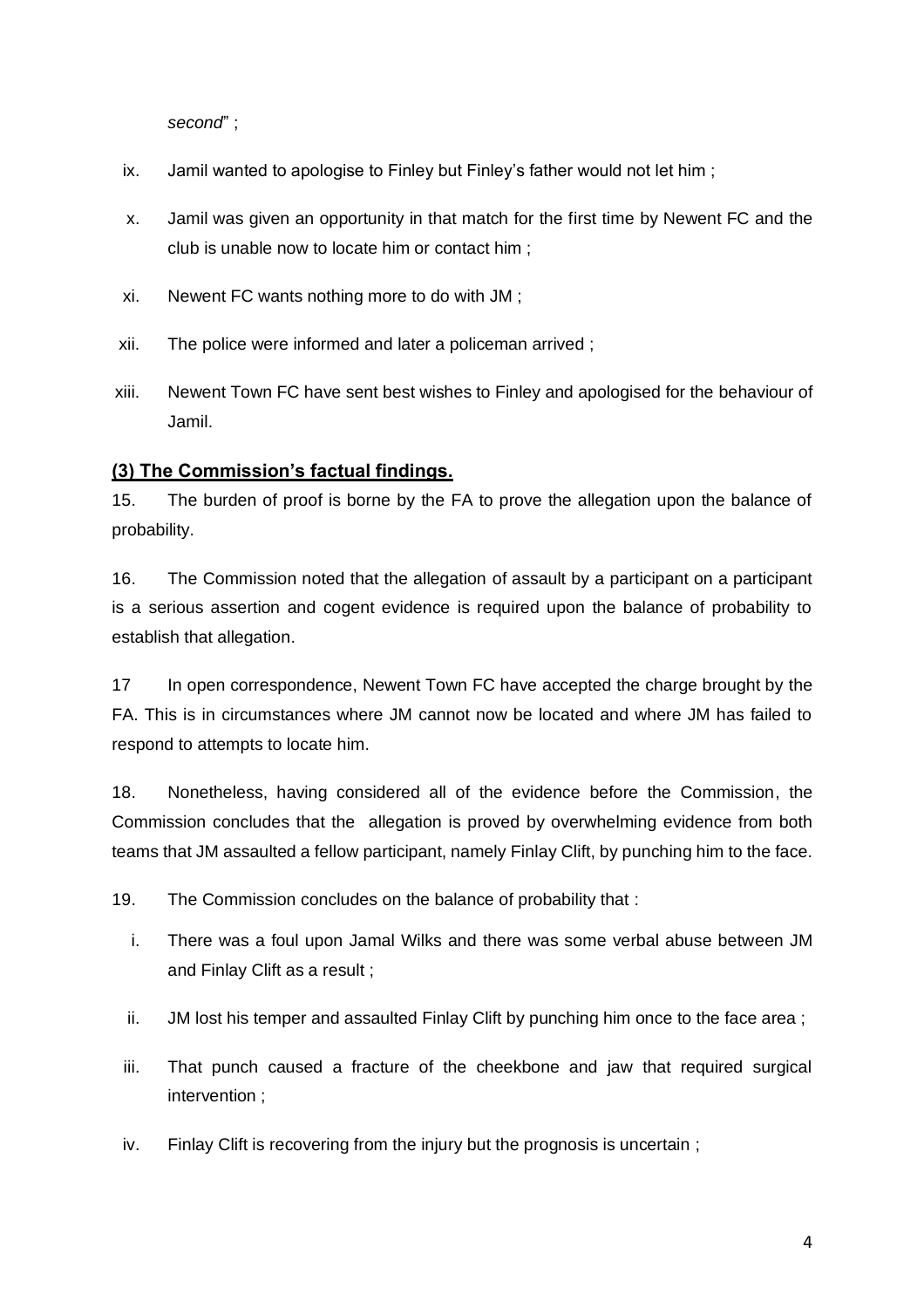v. Accordingly the Commission found the allegation of assault by a participant on a participant was proved on the balance of probability.

# **(4) Sanction in relation to the breach of rule E3.1**

20. The age of JM is not clear to the Commission<sup>2</sup> albeit it is plain he is not a youth player.

21. The Commission considered the *FA Sanctioning Guidelines 20/21* in relation to breaches of rule E3.1 for assault by a participant on a participant.

22. JM has no previous FA disciplinary findings.

23. JM has not responded to the charges levelled at him because he cannot be located by Newent Town FC or indeed it appears by those that know him personally.

- 24. In relation to aggravating factors, the Commission finds :
	- i. JM has failed to co-operate at all with the FA or indeed with Newent Town FC ;
	- ii. The injuries caused to Finlay Clift are plainly very serious consisting of two facial fractures requiring surgery
- 26. In relation to mitigating factors, the Commission finds :
	- i. There was on the balance of probability a limited element of provocation in the sense that Finlay Clift fouled JM and there was some provocation by comments made by other opposition players immediately before JM punched Finlay Clift ;
	- ii. There is evidence of some remorse on the part of JM immediately after this assault when JM wished to apologise for his behaviour.
- 27. The Commission applies the "*Outside NLS League*" sanctioning guidelines.

28. Balancing the aggravating and mitigating features, the Commission concludes that this case falls between "mid" and "high" in terms of seriousness but towards the upper end of that range.

- 29. Balancing the aggravating and mitigating features, the appropriate sanction is :
	- i. 4 years suspension from all football related activity ;

<sup>2</sup> The "Participant's Disciplinary Record" shows no date of birth.